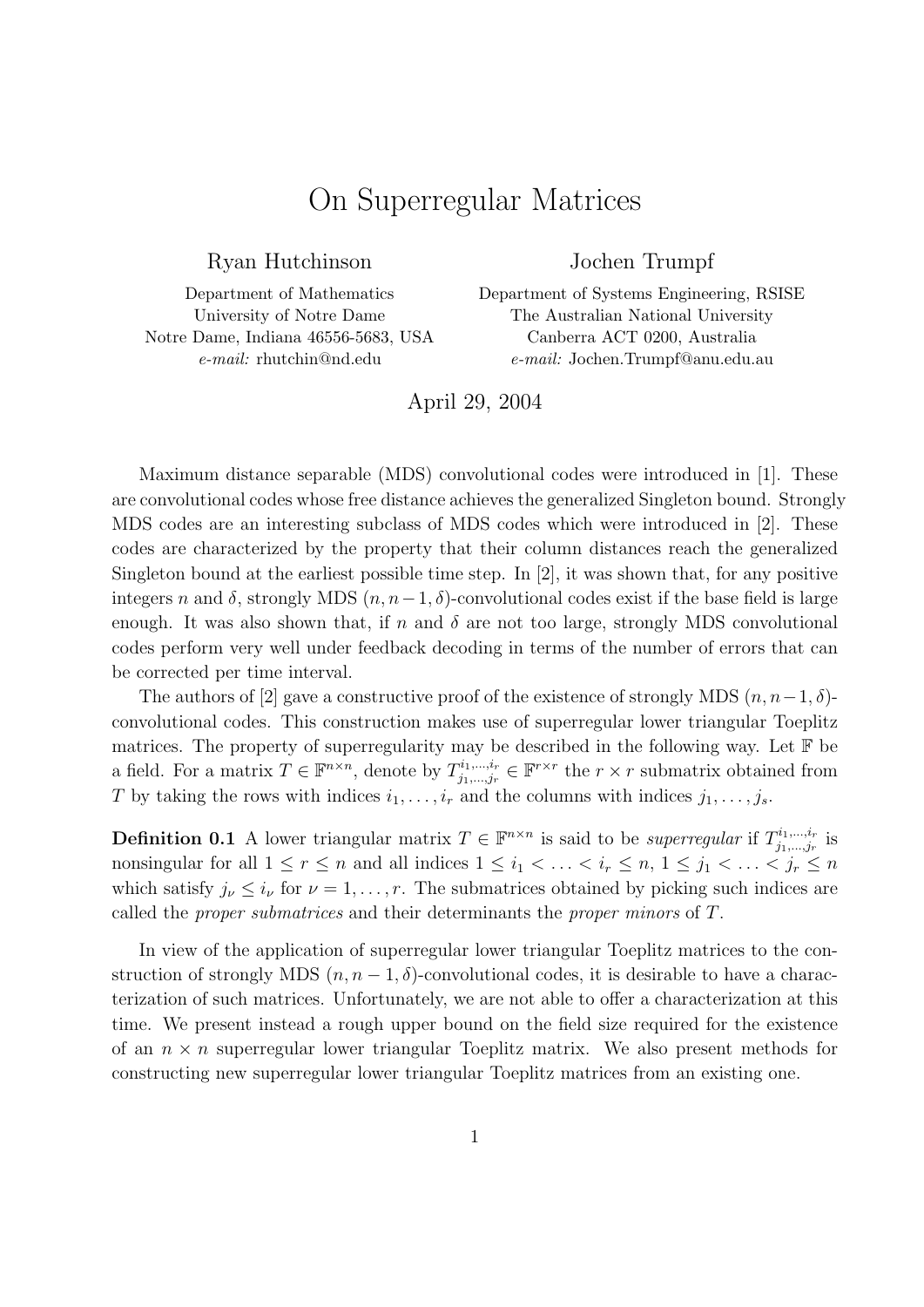First, the upper bound:

**Theorem 0.2** Let  $C_n$  denote the nth Catalan number:  $C_n = \frac{1}{n+1} \binom{2n}{n}$  $\binom{2n}{n}$ . Let  $n \in \mathbb{N}$ . Let  $\mathbb F$  be a finite field such that  $|\mathbb{F}^*| \geq \frac{1}{2}(C_{n-1} + \binom{n-1}{n-1}$  $\binom{n-1}{\lfloor \frac{n-1}{2} \rfloor}$ . Then, there exists an  $n \times n$  superregular matrix over F.

Next, we show how to construct new superregular lower triangular Toeplitz matrices from a given one. One construction utilizes an action of the multiplicative group  $\mathbb{F}^*$  of nonzero elements of  $\mathbb F$  on the set of  $n \times n$  superregular lower triangular Toeplitz matrices over  $\mathbb F$ . This action can be described in the following way. Suppose that

$$
A := \begin{bmatrix} a_0 & 0 & \cdots & 0 \\ a_1 & a_0 & \ddots & \vdots \\ \vdots & \ddots & \ddots & 0 \\ a_n & \cdots & a_1 & a_0 \end{bmatrix}
$$

is superregular. Let  $\alpha \in \mathbb{F}^*$ . Then,

$$
\alpha * A := \begin{bmatrix} a_0 & 0 & \cdots & \cdots & 0 \\ \alpha a_1 & a_0 & & & \vdots \\ \alpha^2 a_2 & \alpha a_1 & a_0 & \cdots & \vdots \\ \vdots & \ddots & \ddots & \ddots & 0 \\ \alpha^n a_n & \cdots & \alpha^2 a_2 & \alpha a_1 & a_0 \end{bmatrix}
$$

is also superregular. This action decomposes this set into a number of disjoint orbits. Combining this action with the operation of matrix inversion, which also preserves the property of superregularity, one can construct  $2(|\mathbb{F}|-1)$  (where  $|\mathbb{F}|$  denotes the size of  $\mathbb{F}$ ) new superregular matrices from an existing one.

Another construction utilizes the fact that the fields with which we work are finite and hence have positive characteristic. The Galois group  $Aut_{\mathbb{F}_p} \mathbb{F}_{p^k} \cong \mathbb{Z}/k\mathbb{Z}$  acts on the set of  $n \times n$  superregular lower triangular Toeplitz matrices over  $\mathbb{F}_{p^k}$  in the following way. Suppose again that A above is superregular with entries in  $\mathbb{F}_{p^k}$ . Then, the matrices

$$
i * A := \begin{bmatrix} a_0^{p^i} & 0 & \cdots & 0 \\ a_1^{p^i} & a_0^{p^i} & \ddots & \vdots \\ \vdots & \ddots & \ddots & 0 \\ a_n^{p^i} & \cdots & a_1^{p^i} & a_0^{p^i} \end{bmatrix}, i = 0, 1, 2, \ldots, k - 1
$$

are superregular as well.